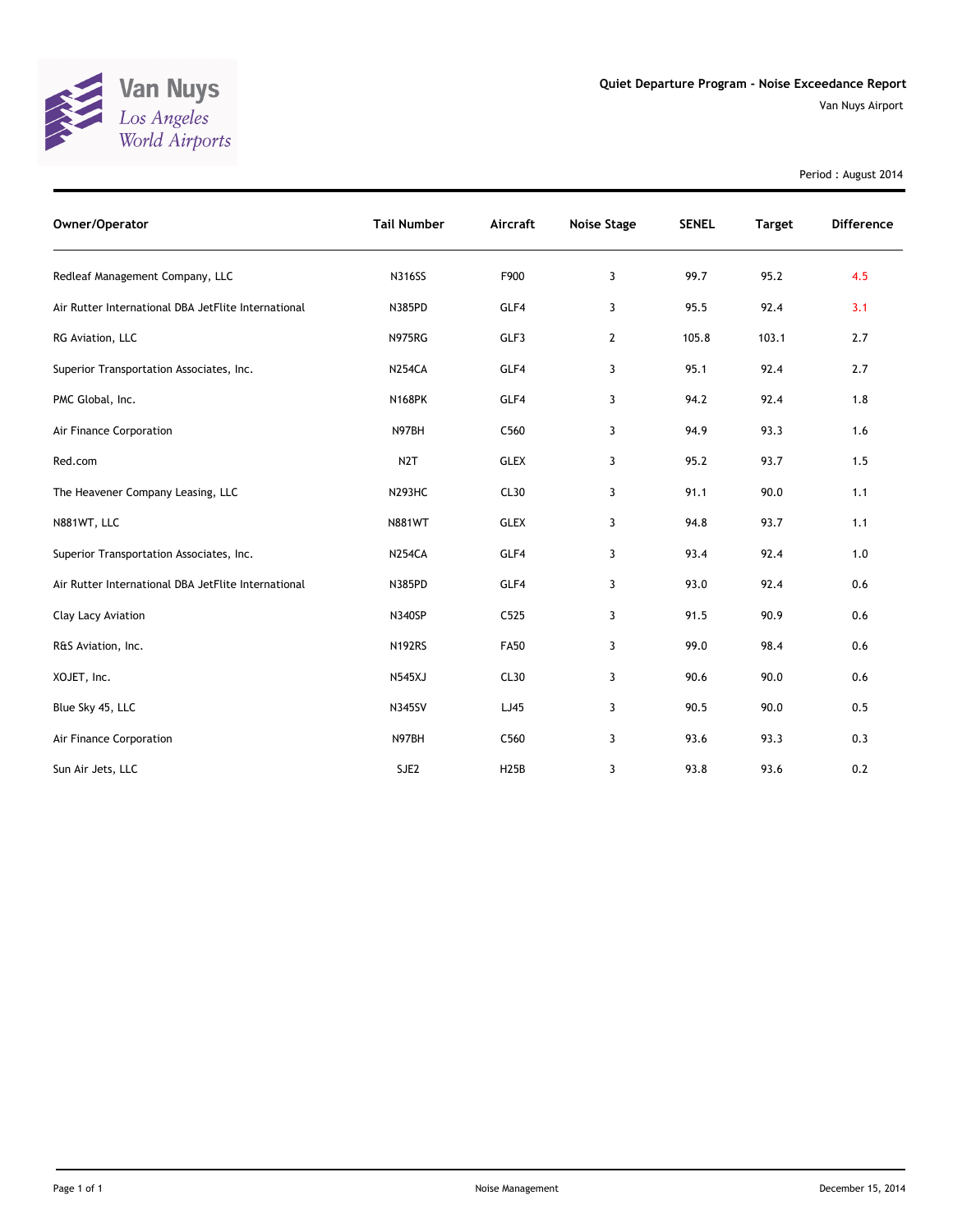

Period : August 2014

| Owner/Operator                                      | <b>Departures Exceeding</b><br><b>Target Noise Level</b> | <b>Total Southbound</b><br><b>Jet Departures</b> |
|-----------------------------------------------------|----------------------------------------------------------|--------------------------------------------------|
| Air Rutter International DBA JetFlite International | $\overline{2}$                                           | 2                                                |
| Air Finance Corporation                             | $\overline{2}$                                           | 5                                                |
| Superior Transportation Associates, Inc.            | $\overline{2}$                                           | 5                                                |
| .<br>Redleaf Management Company, LLC                | $\mathbf{1}$                                             | $\mathbf{1}$                                     |
| Red.com                                             | 1                                                        | 2                                                |
| RG Aviation, LLC                                    |                                                          | 2                                                |
| N881WT, LLC                                         |                                                          | 4                                                |
| PMC Global, Inc.                                    |                                                          | 4                                                |
| The Heavener Company Leasing, LLC                   |                                                          | 4                                                |
| Blue Sky 45, LLC                                    |                                                          | 5                                                |
| R&S Aviation, Inc.                                  |                                                          | 6                                                |
| Sun Air Jets, LLC                                   |                                                          | 15                                               |
| XOJET, Inc.                                         | 1                                                        | 93                                               |
| Clay Lacy Aviation                                  | $\mathbf{1}$                                             | 175                                              |
| 188, Inc.                                           | 0                                                        | $\mathbf{1}$                                     |
| 2098963 Ontario, Ltd.                               | 0                                                        | 1                                                |
| 700A Hawker, LLC                                    | 0                                                        |                                                  |
| 8362050 Canada, Inc                                 | 0                                                        |                                                  |
| 921BE, LLC                                          | 0                                                        |                                                  |
| A Street, LLC                                       | 0                                                        |                                                  |
| AAI Aviation, Inc.                                  | 0                                                        |                                                  |
| Aero Air, LLC                                       | 0                                                        |                                                  |
| Aero Way, Inc.                                      | 0                                                        |                                                  |
| Aerometro, LLC                                      | 0                                                        |                                                  |
| Aeropremiere, LLC                                   | 0                                                        |                                                  |
| AG Spanos Jet Center, Inc.                          | 0                                                        |                                                  |
| AGB Holdings, Inc.                                  | 0                                                        |                                                  |
| Air Futura, LLC                                     | 0                                                        |                                                  |
| Air Troxel, LLC                                     | 0                                                        |                                                  |
| AirSprint                                           | 0                                                        |                                                  |
| Albatros Aircraft Corporation                       | 0                                                        |                                                  |
| <b>Alce 2005</b>                                    | 0                                                        |                                                  |
| Altpoint Capital Partners LLC                       | 0                                                        |                                                  |
| Ambrose Corporation                                 | 0                                                        |                                                  |
| American Jet Management                             | 0                                                        |                                                  |
| A-OK Jets, Inc.                                     | 0                                                        |                                                  |
| Apache Corporation                                  | 0                                                        |                                                  |
| ARMAG, LLC                                          | 0                                                        |                                                  |
| Avalon Capital Group, LLC                           | 0                                                        |                                                  |
| <b>B E Aviation Services, LLC</b>                   | 0                                                        | $\mathbf{1}$                                     |

The Van Nuys Airport Fly Friendly - Quiet Departure Program asks that operators of jet aircraft use manufacturer's or NBAA quiet departure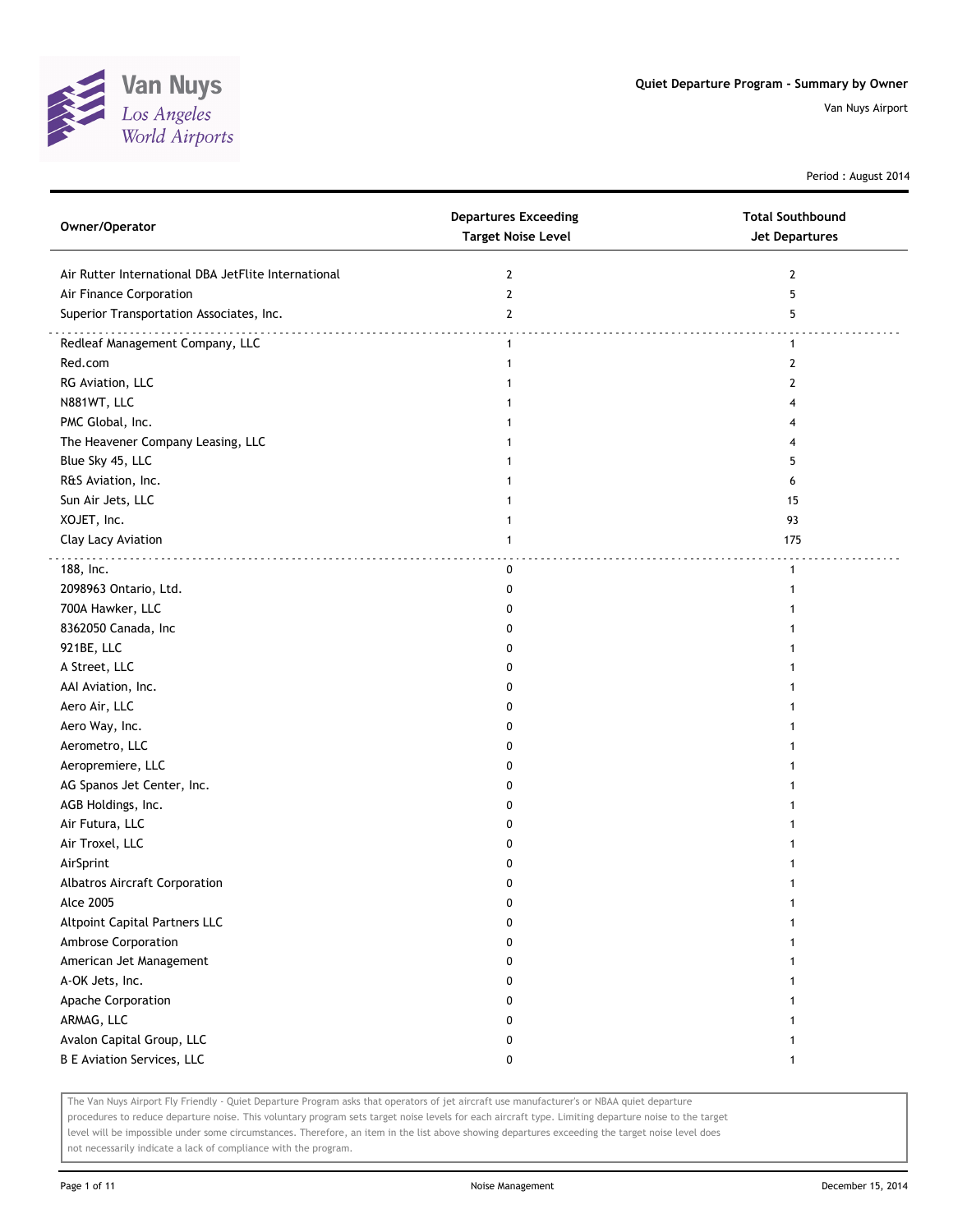

Period : August 2014

| Owner/Operator                      | <b>Departures Exceeding</b><br><b>Target Noise Level</b> | <b>Total Southbound</b><br><b>Jet Departures</b> |
|-------------------------------------|----------------------------------------------------------|--------------------------------------------------|
| Basic Capital Management, Inc.      | 0                                                        |                                                  |
| <b>Bechtel Corporation</b>          | 0                                                        |                                                  |
| Bechtel Group, Inc                  | 0                                                        |                                                  |
| Berggruen Holdings, Ltd.            | 0                                                        |                                                  |
| Berwind Aviation, LLC               | 0                                                        |                                                  |
| BioBird, LLC                        | 0                                                        |                                                  |
| <b>Boch Aviation</b>                | 0                                                        |                                                  |
| Bombardier Aerospace Corp           | 0                                                        |                                                  |
| British Creek Air, LLC              | 0                                                        |                                                  |
| <b>Brockville Capital Limited</b>   | 0                                                        |                                                  |
| Brunswick Bowling & Billiards Corp. | 0                                                        |                                                  |
| Business Aircraft Group, Inc.       | 0                                                        |                                                  |
| <b>Business Jet Access</b>          | 0                                                        |                                                  |
| Business Jet Managers, Inc.         | 0                                                        |                                                  |
| Butlers Island, LLC                 | 0                                                        |                                                  |
| <b>Buzzard Aviation, LLC</b>        | 0                                                        |                                                  |
| <b>C'Air Leasing</b>                | 0                                                        |                                                  |
| Cameron-Henkind Corporation         | 0                                                        |                                                  |
| Campbell Soup Company               | 0                                                        |                                                  |
| <b>Carrousel Farms</b>              | 0                                                        |                                                  |
| Casey Company                       | 0                                                        |                                                  |
| Caymus Vineyards                    | 0                                                        |                                                  |
| <b>Central Management Services</b>  | 0                                                        |                                                  |
| Central Missouri Aviation, Inc      | 0                                                        |                                                  |
| Ceson Flight, LLC                   | 0                                                        |                                                  |
| Challenger Aircraft Charters, LLC   | 0                                                        |                                                  |
| Chase Equipment Leasing, Inc.       | 0                                                        |                                                  |
| Citationair                         | 0                                                        |                                                  |
| Clear Channel Communication, Inc.   | 0                                                        |                                                  |
| CMC Aviaiton Holdings, LLC          | 0                                                        |                                                  |
| Colony Capital, LLC                 | 0                                                        |                                                  |
| Columbus Capital Partners, LLC      | 0                                                        |                                                  |
| Conimex Aviation Services, Inc.     | 0                                                        |                                                  |
| Corporate Air Travel, LLC           | 0                                                        |                                                  |
| Corporate Fleet Services, LLC       | 0                                                        |                                                  |
| Cory's Crew                         | 0                                                        |                                                  |
| Cove Aviation Partners, LLC         | 0                                                        |                                                  |
| Crestmont 65, LLC                   | 0                                                        |                                                  |
| Crozer Family Foundation, Inc.      | 0                                                        |                                                  |
| CTP Aviation, LLC                   | 0                                                        |                                                  |
| Cutter Aviation, Inc.               | 0                                                        | 1                                                |

The Van Nuys Airport Fly Friendly - Quiet Departure Program asks that operators of jet aircraft use manufacturer's or NBAA quiet departure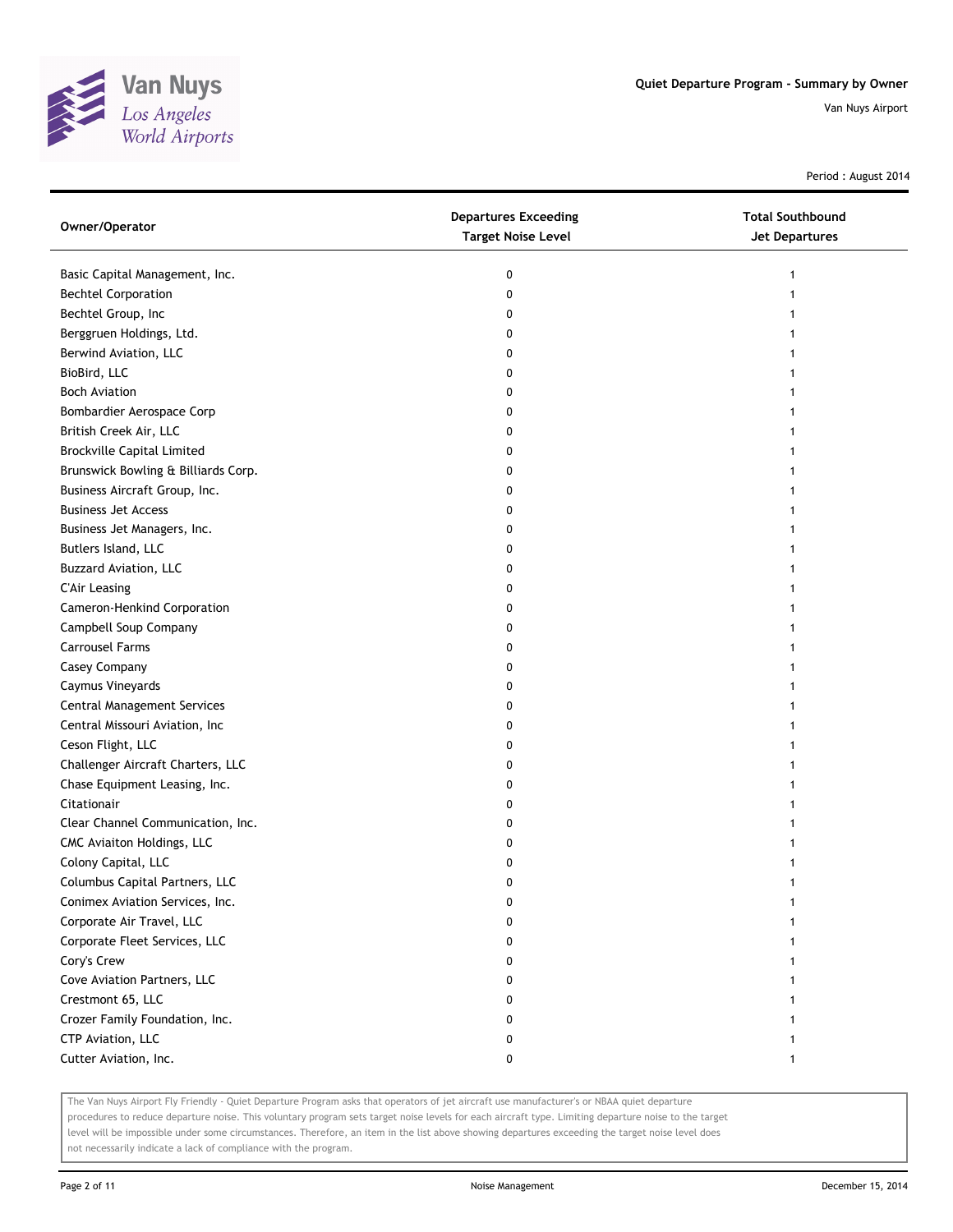

Period : August 2014

| Owner/Operator                                  | <b>Departures Exceeding</b><br><b>Target Noise Level</b> | <b>Total Southbound</b><br>Jet Departures |
|-------------------------------------------------|----------------------------------------------------------|-------------------------------------------|
| Czech Time, LLC                                 | 0                                                        |                                           |
| DD251, LLC                                      | 0                                                        |                                           |
| Deer Jet Company, Ltd.                          | 0                                                        |                                           |
| Desert Wings, LLC                               | 0                                                        |                                           |
| DFZ, LLC                                        | 0                                                        |                                           |
| Dream Trans, LLC                                | 0                                                        |                                           |
| Edgewood Properties, Inc C/O JSM at Falcon, LLC | 0                                                        |                                           |
| Elite Aviation, LLC                             | 0                                                        |                                           |
| ExcelAire, LLC                                  | 0                                                        |                                           |
| Execucorp                                       | 0                                                        |                                           |
| Execuflight, Inc.                               | 0                                                        |                                           |
| Executive Flight Services, Inc.                 | 0                                                        |                                           |
| FAA                                             | 0                                                        |                                           |
| FHC Flight Services, LLC                        | 0                                                        |                                           |
| FJ900, Inc.                                     | 0                                                        |                                           |
| Flexnet (Jet Soultions)                         | 0                                                        |                                           |
| Flight Aircorp, Inc.                            | 0                                                        |                                           |
| Flight Knight, LLC                              | 0                                                        |                                           |
| Flight Solutions, Inc.                          | 0                                                        |                                           |
| Flightstar, Inc.                                | 0                                                        |                                           |
| FLKY Aviation, LLC                              | 0                                                        |                                           |
| <b>Flying Crown Foundation</b>                  | 0                                                        |                                           |
| Flying Farmer, LLC                              | 0                                                        |                                           |
| Four Country, LLC                               | 0                                                        |                                           |
| FT Enterprise Transport Systems, LLC            | 0                                                        |                                           |
| Gary Jet Center                                 | 0                                                        |                                           |
| Gestair Private Jets, SA                        | 0                                                        |                                           |
| Glass Aviation, Inc.                            | 0                                                        |                                           |
| <b>Globaljet Corporation</b>                    | 0                                                        |                                           |
| <b>Grossman Company Properties</b>              | 0                                                        |                                           |
| GS Brothers, Inc.                               | 0                                                        |                                           |
| Guardian Air Service, LP                        | 0                                                        |                                           |
| Hard Rock Hotel                                 | 0                                                        |                                           |
| Heath Family Aviation, LLC                      | 0                                                        |                                           |
| Heck Transworld, Inc.                           | 0                                                        |                                           |
| Honaker Aviation, Inc.                          | 0                                                        |                                           |
| Howlin Flying Service, LLC                      | 0                                                        |                                           |
| Ingles Markets, Inc.                            | 0                                                        |                                           |
| Innotech-Execaire                               | 0                                                        |                                           |
| International Jet Aviation Services, Inc.       | 0                                                        |                                           |
| Jafroodi Properties, LP                         | 0                                                        |                                           |

The Van Nuys Airport Fly Friendly - Quiet Departure Program asks that operators of jet aircraft use manufacturer's or NBAA quiet departure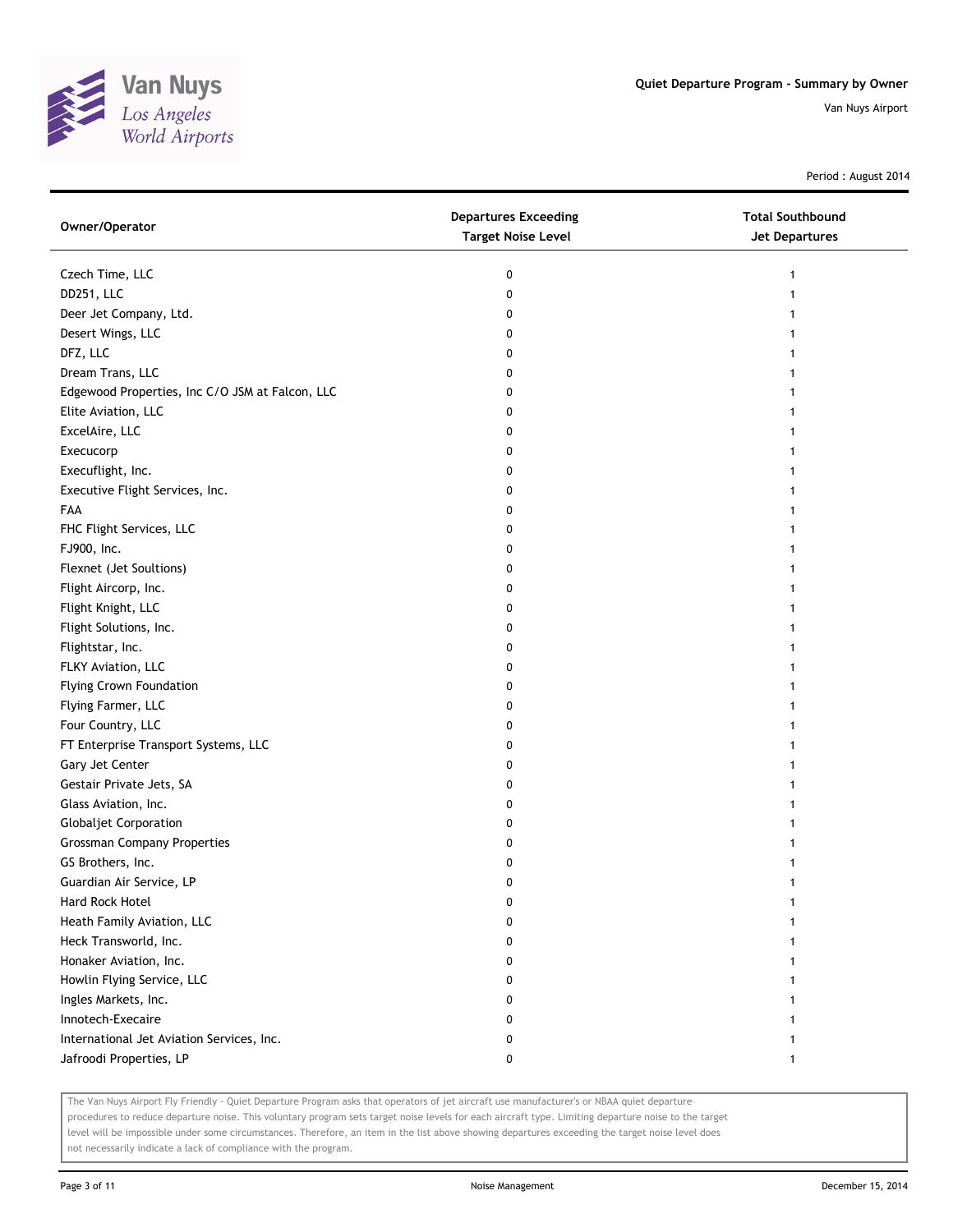

Period : August 2014

| Owner/Operator                     | <b>Departures Exceeding</b><br><b>Target Noise Level</b> | <b>Total Southbound</b><br><b>Jet Departures</b> |
|------------------------------------|----------------------------------------------------------|--------------------------------------------------|
| James & Denise Walker              | 0                                                        | 1                                                |
| Jem Investments                    | 0                                                        |                                                  |
| Jet Aviation Business Jets, Inc.   | 0                                                        |                                                  |
| Jet Aviation Flight Services       | 0                                                        |                                                  |
| Jet Linx Aviation, LLC             | 0                                                        |                                                  |
| Jet Logistics Inc                  | 0                                                        |                                                  |
| Jet Logistics, Inc.                | 0                                                        |                                                  |
| Jet Place, Inc.                    | 0                                                        |                                                  |
| JetSet Airlines, LLC               | 0                                                        |                                                  |
| JFI Jets                           | 0                                                        |                                                  |
| JSMGT, LLC                         | 0                                                        |                                                  |
| Kalitta Charters, LLC              | 0                                                        |                                                  |
| Kashtan, David                     | 0                                                        |                                                  |
| Kean Aviation, LLC                 | 0                                                        |                                                  |
| Key Air, LLC                       | 0                                                        |                                                  |
| Keystone Aviation, LLC             | 0                                                        |                                                  |
| Kimberly Clark de Mexico, SA de CV | 0                                                        |                                                  |
| <b>KPK Heliport</b>                | 0                                                        |                                                  |
| <b>KUSA Aviation</b>               | 0                                                        |                                                  |
| KVAir, LLC                         | 0                                                        |                                                  |
| Lagniappe Aviation, LLC            | 0                                                        |                                                  |
| LDS Holdings II, LLC               | 0                                                        |                                                  |
| Leading Edge, LLC                  | 0                                                        |                                                  |
| Leonard Green & Partners, LLC      | 0                                                        |                                                  |
| LKH Group, LLC                     | 0                                                        |                                                  |
| Lonpar, LLC                        | 0                                                        |                                                  |
| Loretto Aviation, LLC              | 0                                                        |                                                  |
| Lyon Aviation                      | 0                                                        |                                                  |
| Mach One Air Charters, Inc.        | 0                                                        |                                                  |
| Malibu Consulting, Ltd.            | 0                                                        |                                                  |
| Maran Desarrollos, SA de CV        | 0                                                        |                                                  |
| Marcelo Christian De Maria, Inc.   | 0                                                        |                                                  |
| Marmalade Skies, LLC               | 0                                                        |                                                  |
| Masi Air 100, LLC                  | 0                                                        |                                                  |
| Maui Jim, Inc.                     | 0                                                        |                                                  |
| MCS Leasing, Inc.                  | 0                                                        |                                                  |
| Media Aviation Associates LLC      | 0                                                        |                                                  |
| Memley Aviation                    | 0                                                        |                                                  |
| MexJet                             | 0                                                        |                                                  |
| Moncrief Oil International, Inc.   | 0                                                        |                                                  |
| Monty Aviation, LLC                | 0                                                        |                                                  |

The Van Nuys Airport Fly Friendly - Quiet Departure Program asks that operators of jet aircraft use manufacturer's or NBAA quiet departure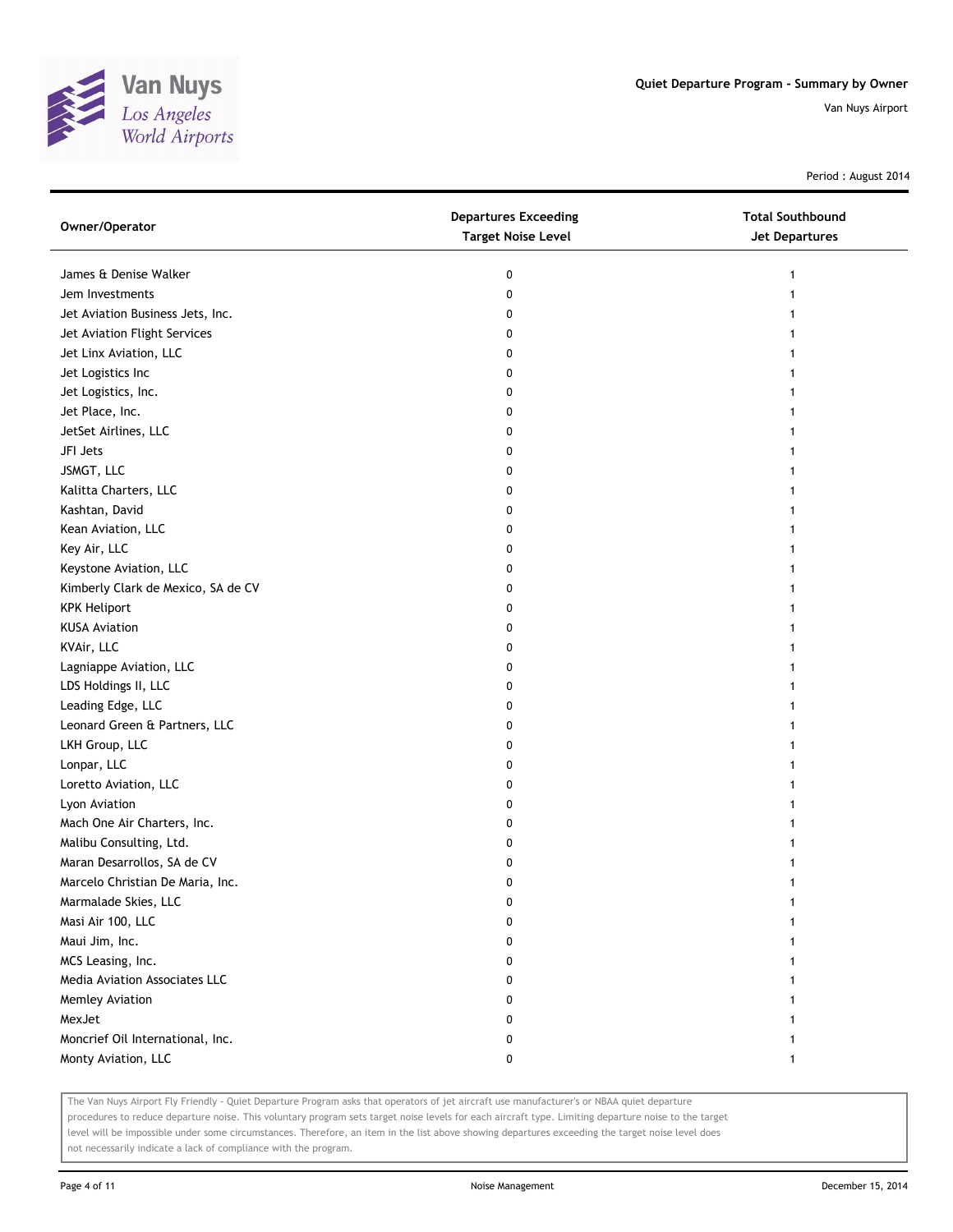

Period : August 2014

| Owner/Operator                           | <b>Departures Exceeding</b><br><b>Target Noise Level</b> | <b>Total Southbound</b><br><b>Jet Departures</b> |
|------------------------------------------|----------------------------------------------------------|--------------------------------------------------|
| Mr. Chow Enterprises, Ltd.               | 0                                                        |                                                  |
| Mustang 51, LLC                          | 0                                                        |                                                  |
| N163PA, LLC                              | 0                                                        |                                                  |
| N551V, LLC                               | 0                                                        |                                                  |
| <b>NASCAR Aviation</b>                   | 0                                                        |                                                  |
| New Process Steel, LP                    | 0                                                        |                                                  |
| Noevir Aviation, Inc.                    | 0                                                        |                                                  |
| Northrop Grumman Corporation             | 0                                                        |                                                  |
| NWW Excel, Inc.                          | 0                                                        |                                                  |
| O&D TB, LLC                              | 0                                                        |                                                  |
| Otter Air, LLC                           | 0                                                        |                                                  |
| Outpost International (US), LLC          | 0                                                        |                                                  |
| P.J. Kilkenny, LLC                       | 0                                                        |                                                  |
| Pen-Avia                                 | 0                                                        |                                                  |
| Pinnacle Aviation, Inc.                  | 0                                                        |                                                  |
| Planecorp, SA de CV                      | 0                                                        | 1                                                |
| Presidential Aviation, Inc.              | 0                                                        |                                                  |
| Qantas                                   | 0                                                        |                                                  |
| Rail Management & Consulting Corporation | 0                                                        |                                                  |
| Rayfield Aviation, LLC                   | 0                                                        |                                                  |
| Real Air Leasing, LLC                    | 0                                                        |                                                  |
| Red Hawk Properties, LLC                 | 0                                                        |                                                  |
| Regency Air, LLC                         | 0                                                        |                                                  |
| Ritzcraft Aviation, LLC                  | 0                                                        |                                                  |
| Robert D. Lanphere                       | 0                                                        |                                                  |
| Roger Meyers                             | 0                                                        |                                                  |
| RSF Management Services, Inc.            | 0                                                        |                                                  |
| SE Leasing, LLC                          | 0                                                        |                                                  |
| Sedgwick Azure, Inc                      | 0                                                        |                                                  |
| Select Medical Flight Department         | 0                                                        |                                                  |
| SG Acquisitions, LLC                     | 0                                                        |                                                  |
| Sherrohil, LLC                           | 0                                                        |                                                  |
| Showtech Aviation, Inc.                  | 0                                                        |                                                  |
| Sky Trek Aviation, Inc.                  | 0                                                        |                                                  |
| Sony Corporation of America              | 0                                                        |                                                  |
| SOVPMG LLC                               | 0                                                        |                                                  |
| Stallion Aviation, LLC                   | 0                                                        |                                                  |
| Sunstate Aviation, LLC                   | 0                                                        |                                                  |
| TAG Aviation Espana, SL                  | 0                                                        |                                                  |
| TCRG SN1049 LLC                          | 0                                                        |                                                  |
| TDC Management, LLC                      | 0                                                        |                                                  |

The Van Nuys Airport Fly Friendly - Quiet Departure Program asks that operators of jet aircraft use manufacturer's or NBAA quiet departure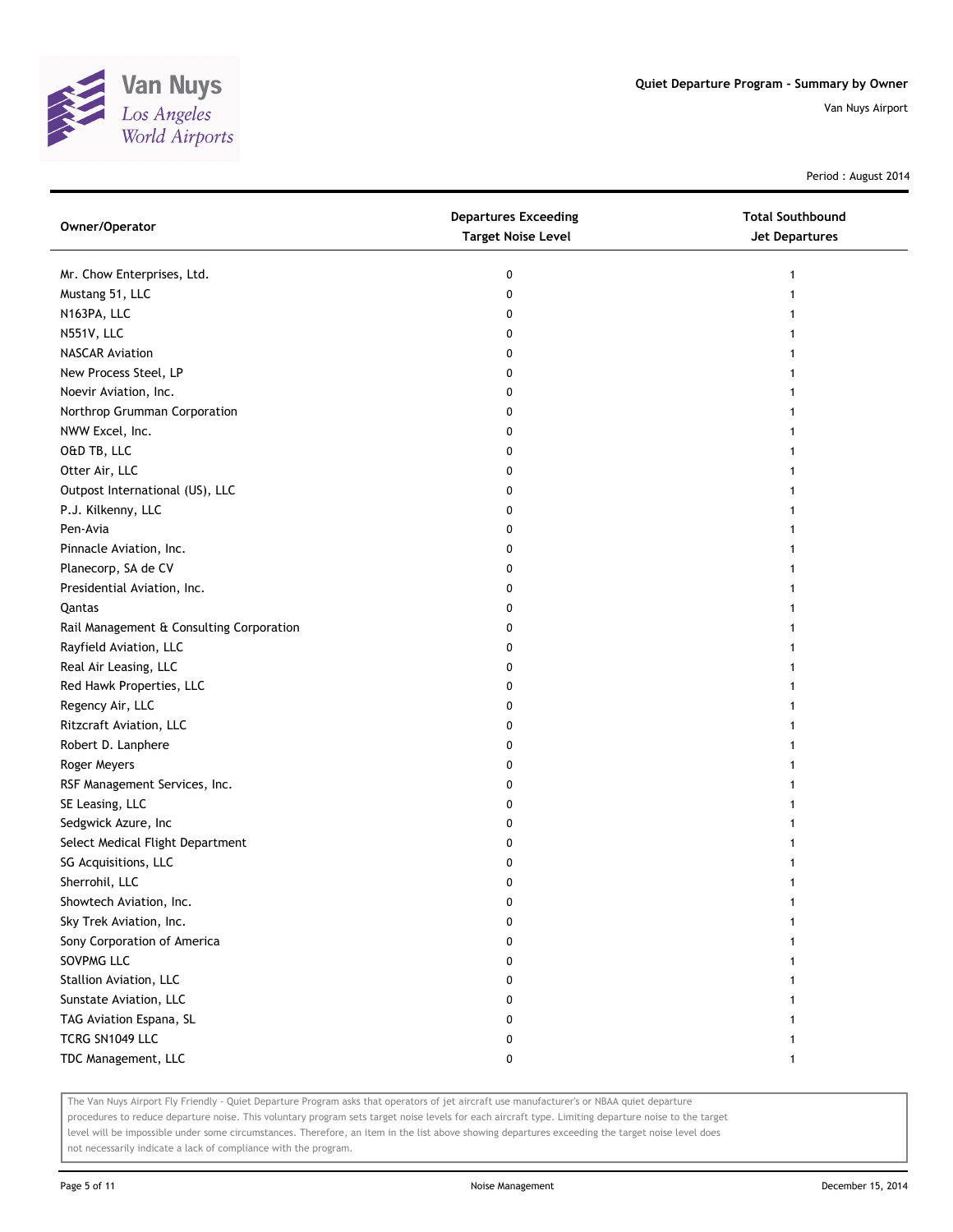

Period : August 2014

| Owner/Operator                         | <b>Departures Exceeding</b><br><b>Target Noise Level</b> | <b>Total Southbound</b><br><b>Jet Departures</b> |
|----------------------------------------|----------------------------------------------------------|--------------------------------------------------|
| Tempus Jets                            | 0                                                        | 1                                                |
| <b>TFT Aviation</b>                    | 0                                                        |                                                  |
| The Videotape Center                   | 0                                                        |                                                  |
| <b>Thornton Corporation</b>            | 0                                                        |                                                  |
| Thundervolt, LLC                       | 0                                                        |                                                  |
| TP Aviation, LLC                       | 0                                                        |                                                  |
| Tracinda Corporation Flight Department | 0                                                        |                                                  |
| Tri-Marine International               | 0                                                        |                                                  |
| Tristen Aviation Group, LLC            | 0                                                        |                                                  |
| Two Creeks Partners, LLC               | 0                                                        |                                                  |
| Universal Jet Aviation, Inc.           | 0                                                        |                                                  |
| <b>UNKNOWN</b>                         | 0                                                        |                                                  |
| Valutech Managment, LLC                | 0                                                        |                                                  |
| Viper Aviation                         | 0                                                        |                                                  |
| Wal-Mart Stores Inc                    | 0                                                        |                                                  |
| Weather Modification, Inc.             | 0                                                        |                                                  |
| Whirlpool Corporation                  | 0                                                        |                                                  |
| Windsor Jet Management                 | 0                                                        |                                                  |
| WIV Air, LLC                           | 0                                                        |                                                  |
| Woody in the Sky with Diamonds, LLC    | 0                                                        |                                                  |
| Xerox Corporation                      | 0                                                        |                                                  |
| 3Foot Air, LLC                         | 0                                                        | 2                                                |
| 5664, LLC                              | 0                                                        | 2                                                |
| Acabel, LLC                            | 0                                                        | 2                                                |
| ACME Aviation, LLC                     | 0                                                        | 2                                                |
| Adir Management Services, LLC          | 0                                                        | 2                                                |
| Aero Jet Services, LLC                 | 0                                                        | 2                                                |
| Aerolineas Ejecutivas, SA de CV        | 0                                                        | 2                                                |
| Anderson Management Services, Inc.     | 0                                                        | 2                                                |
| Ares Technical Administration, LLC     | 0                                                        | 2                                                |
| Arrabon Management Services, LLC       | 0                                                        | $\mathbf{2}$                                     |
| Aviation West Charters, Inc.           | 0                                                        | $\mathbf{2}$                                     |
| B & G Leasing, LLC                     | 0                                                        | 2                                                |
| C & M Premier, LLC                     | 0                                                        | 2                                                |
| Channel Island Aviation, Inc.          | 0                                                        | $\overline{2}$                                   |
| CSC Transport, Inc.                    | 0                                                        | $\mathbf{2}$                                     |
| CTH2013 ASSET COMPANY LLC              | 0                                                        | $\mathbf{2}$                                     |
| Custom Jet Charters, LLC               | 0                                                        | $\mathbf{2}$                                     |
| Dawson Management Group, Inc.          | 0                                                        | $\mathbf{2}$                                     |
| Elite Airways, LLC                     | 0                                                        | $\mathbf{2}$                                     |
| Erin Air, Inc.                         | 0                                                        | $\mathbf{2}$                                     |

The Van Nuys Airport Fly Friendly - Quiet Departure Program asks that operators of jet aircraft use manufacturer's or NBAA quiet departure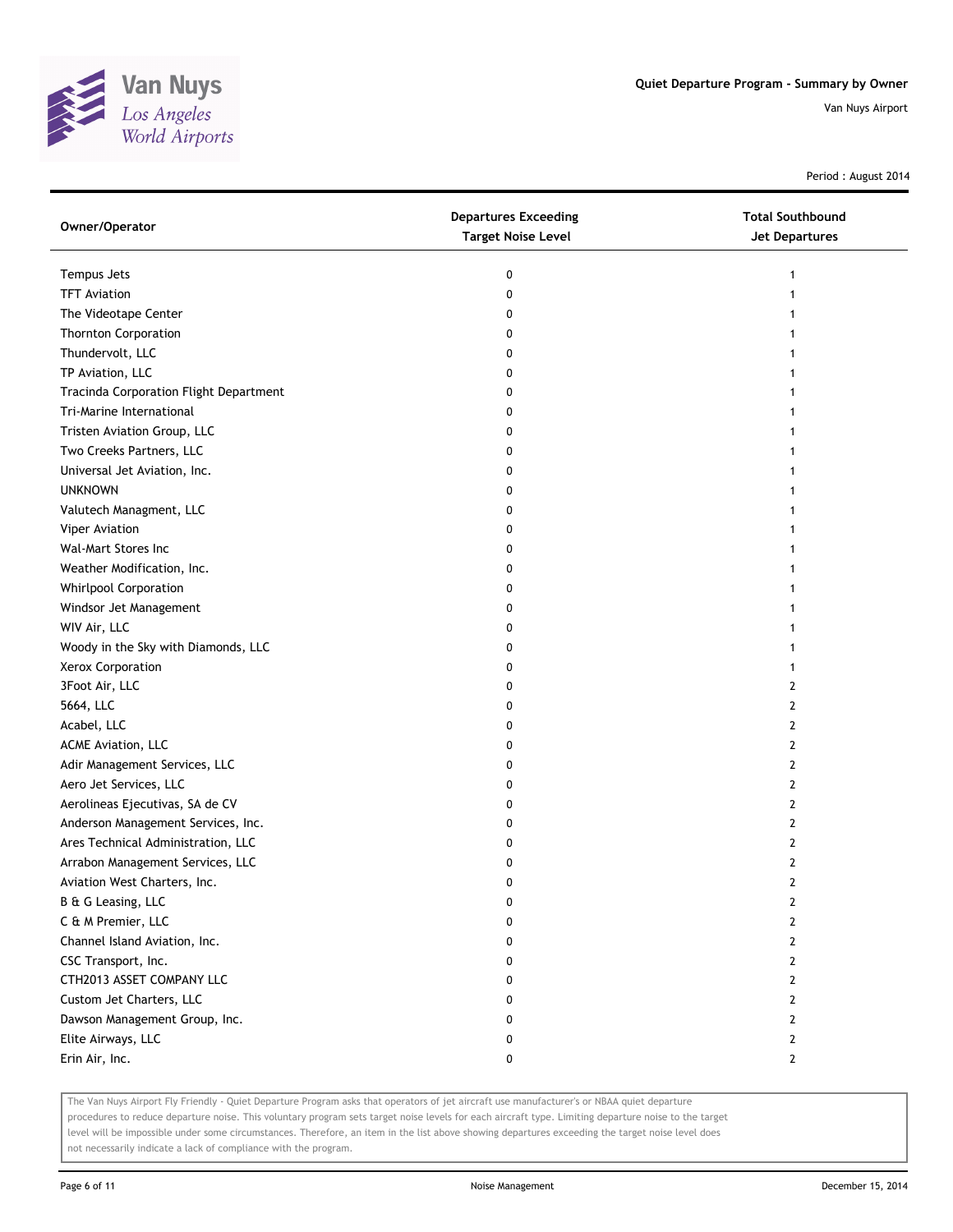

Period : August 2014

| Owner/Operator                       | <b>Departures Exceeding</b><br><b>Target Noise Level</b> | <b>Total Southbound</b><br><b>Jet Departures</b> |
|--------------------------------------|----------------------------------------------------------|--------------------------------------------------|
| Falcon F20, LLC                      | 0                                                        | 2                                                |
| FL Aviation Corp.                    | 0                                                        | 2                                                |
| Flexjets                             | 0                                                        | $\overline{2}$                                   |
| Flightexec                           | 0                                                        | 2                                                |
| <b>Flightstar Corporation</b>        | 0                                                        | 2                                                |
| Flug, LLC                            | 0                                                        | 2                                                |
| Flynt Aviation, LLC                  | 0                                                        | 2                                                |
| Foxy Air, LLC                        | 0                                                        | $\overline{2}$                                   |
| Franklin-Templeton Travel, Inc.      | 0                                                        | $\mathbf{2}$                                     |
| Gama Charters, Inc.                  | 0                                                        | 2                                                |
| Gamel Howe Andros Aviation, LLC      | 0                                                        | $\mathbf{2}$                                     |
| Gary E. Milgard Family Foundation    | 0                                                        | 2                                                |
| <b>Global Exec Aviation</b>          | 0                                                        | $\overline{2}$                                   |
| Grancor Aviation Inc.                | 0                                                        | 2                                                |
| Gulfstream Ventures, LLC             | 0                                                        | 2                                                |
| Hot Mama Transport, LLC              | 0                                                        | 2                                                |
| Jet Set Aircraft, Inc.               | 0                                                        | 2                                                |
| Jet-Alliance, Inc.                   | 0                                                        | $\overline{2}$                                   |
| JetSelect Aviation                   | 0                                                        | $\mathbf{2}$                                     |
| KaiserAir, Inc.                      | 0                                                        | 2                                                |
| Komar Aviation Group                 | 0                                                        | $\mathbf{2}$                                     |
| Las Vegas Jet, LLC                   | 0                                                        | 2                                                |
| M.D.C. Holdings, Inc.                | 0                                                        | $\mathbf{2}$                                     |
| Mannings Aircraft Management Service | 0                                                        | $\mathbf{2}$                                     |
| MBF Leasing, LLC                     | 0                                                        | 2                                                |
| Mike Post Productions, Inc.          | 0                                                        | 2                                                |
| Montana Aerospace, Inc.              | 0                                                        | 2                                                |
| NantWorks, LLC                       | 0                                                        | $\mathbf{2}$                                     |
| Newsflight, Inc.                     | 0                                                        | $\mathbf{2}$                                     |
| Niznick Enterprises, Inc.            | 0                                                        | 2                                                |
| Non Stop Aviation, Inc.              | 0                                                        | $\overline{2}$                                   |
| Northeastern Aviation Corporation    | 0                                                        | $\mathbf{2}$                                     |
| Phenom Acquisition, LLC              | 0                                                        | $\overline{2}$                                   |
| Quinn Group, Inc.                    | 0                                                        | $\overline{2}$                                   |
| R. Consulting & Sales, Inc.          | 0                                                        | $\mathbf{2}$                                     |
| Rockjet2, LLC                        | 0                                                        | $\mathbf{2}$                                     |
| RSGH L.P.                            | 0                                                        | $\mathbf{2}$                                     |
| Scott, D. Gregory                    | 0                                                        | $\mathbf{2}$                                     |
| Seminole Tribe of Florida            | 0                                                        | $\overline{2}$                                   |
| <b>Short Hills Aviation</b>          | 0                                                        | $\overline{2}$                                   |
| Sierra Papa, Inc.                    | 0                                                        | $\mathbf{2}$                                     |

The Van Nuys Airport Fly Friendly - Quiet Departure Program asks that operators of jet aircraft use manufacturer's or NBAA quiet departure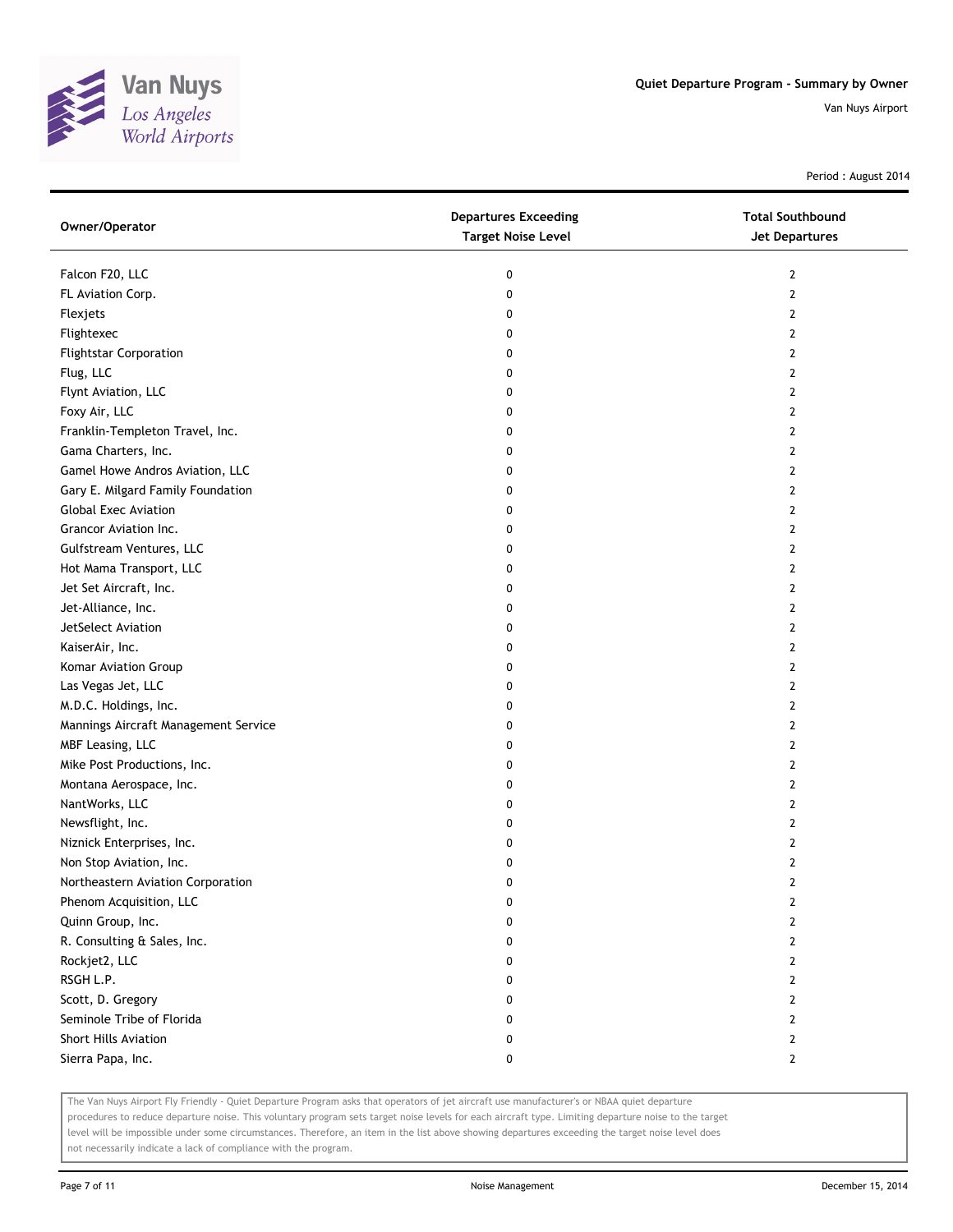

Period : August 2014

| Owner/Operator                     | <b>Departures Exceeding</b><br><b>Target Noise Level</b> | <b>Total Southbound</b><br>Jet Departures |
|------------------------------------|----------------------------------------------------------|-------------------------------------------|
| Southern Air Systems, Inc.         | 0                                                        | 2                                         |
| Surefoot, L.C.                     | 0                                                        | 2                                         |
| Tahoe Teton Associates, Inc.       | 0                                                        | 2                                         |
| TFK Aviation, Inc.                 | 0                                                        | 2                                         |
| The Employers Benefit Group, LLC   | 0                                                        | 2                                         |
| The Stephens Group, LLC            | 0                                                        | 2                                         |
| The Whitewind Company              | 0                                                        | 2                                         |
| Threshold Technologies, Inc.       | 0                                                        | 2                                         |
| VICI Aviation, LLC                 | 0                                                        | 2                                         |
| Viking Travel Services Limited     | 0                                                        | 2                                         |
| VISTAJET Luftfahrtunternehmen GmbH | 0                                                        | 2                                         |
| <b>Washington Corporations</b>     | 0                                                        | 2                                         |
| <b>Wilshire Associates</b>         | 0                                                        | 2                                         |
| Winn Aviation                      | 0                                                        | 2                                         |
| A-Ron Resources, LLC               | 0                                                        | 3                                         |
| Blue Star Management Services Corp | 0                                                        | 3                                         |
| Canyon Partners, LLC               | 0                                                        | 3                                         |
| Cashman Equipment Company, Inc     | 0                                                        | 3                                         |
| <b>CAT Aviation AG</b>             | 0                                                        | 3                                         |
| Corporate Flight International     | 0                                                        | 3                                         |
| Crow Executive Air, Inc            | 0                                                        | 3                                         |
| DES Aviation, LLC                  | 0                                                        | 3                                         |
| Dorato Jets, LLC                   | 0                                                        | 3                                         |
| Dove Air, Inc.                     | 0                                                        | 3                                         |
| Elite Air, Inc.                    | 0                                                        | 3                                         |
| Empire Aviation Group FZCO         | 0                                                        | 3                                         |
| Executive Jet Management           | 0                                                        | 3                                         |
| Glenbrook Capital Logistics, LLC   | 0                                                        | 3                                         |
| Green Two, Inc.                    | 0                                                        | 3                                         |
| Hollister Aviation, LLC            | 0                                                        | 3                                         |
| Int'l Union of Operating Engineers | 0                                                        | 3                                         |
| K/S Aviation, LLC                  | 0                                                        | 3                                         |
| KW Flight, LLC                     | 0                                                        | 3                                         |
| Landmark Aviation                  | 0                                                        | 3                                         |
| MC Group                           | 0                                                        | 3                                         |
| Meridian Air Charter               | 0                                                        | 3                                         |
| N36MU, LLC                         | 0                                                        | 3                                         |
| N702SS LLC                         | 0                                                        | 3                                         |
| Paragon Airways                    | 0                                                        | 3                                         |
| Penske Jet, Inc.                   | 0                                                        | 3                                         |
| Recreation World, Inc.             | 0                                                        | 3                                         |

The Van Nuys Airport Fly Friendly - Quiet Departure Program asks that operators of jet aircraft use manufacturer's or NBAA quiet departure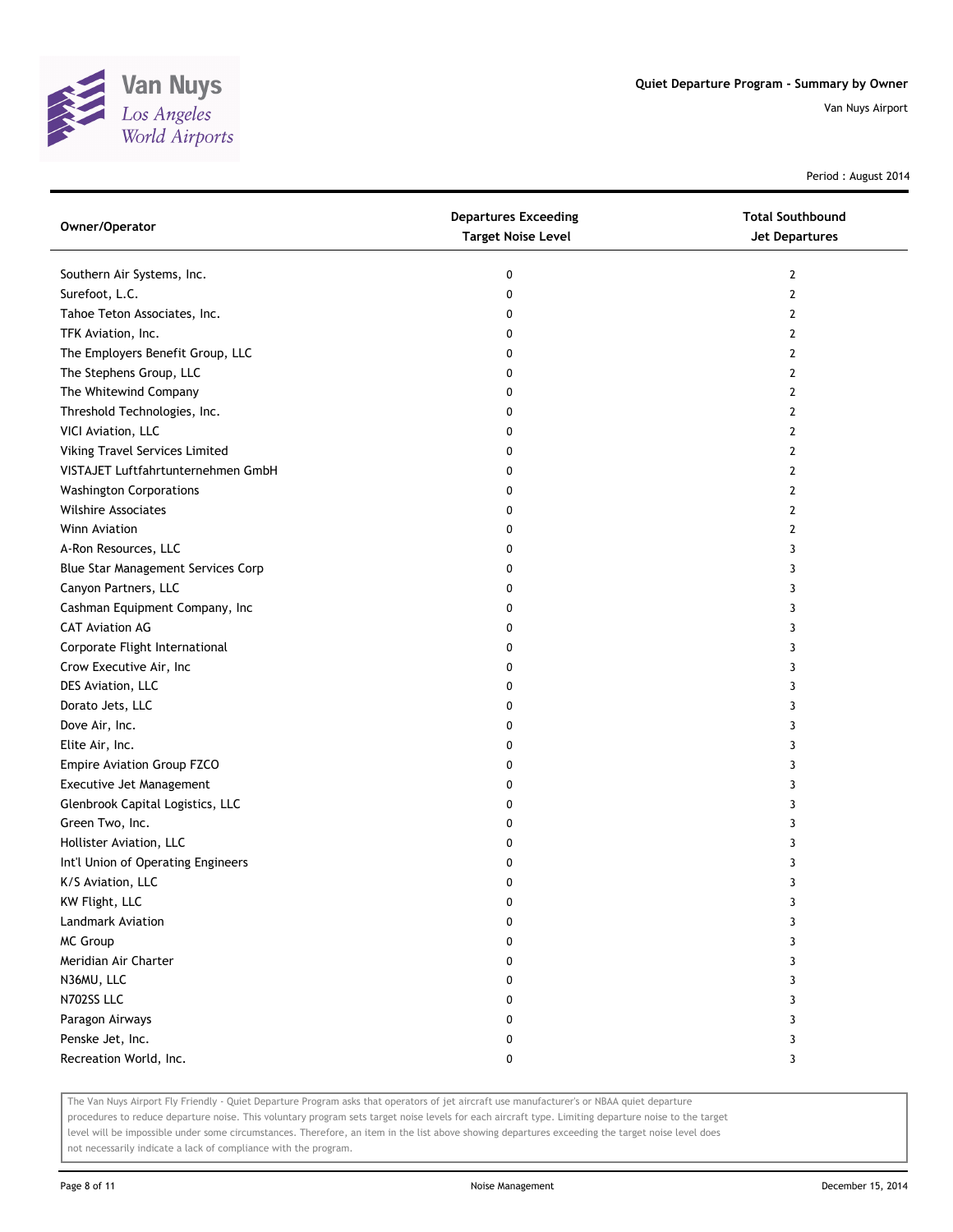

Period : August 2014

| Owner/Operator                           | <b>Departures Exceeding</b><br><b>Target Noise Level</b> | <b>Total Southbound</b><br>Jet Departures |
|------------------------------------------|----------------------------------------------------------|-------------------------------------------|
| Skyway Aero, Inc.                        | 0                                                        | 3                                         |
| Sweet Jet, LLC                           | 0                                                        | 3                                         |
| Takle Management, LLC                    | 0                                                        | 3                                         |
| The DIRECTV Group, Inc.                  | 0                                                        | 3                                         |
| Trident Aviation Services, LLC           | 0                                                        | 3                                         |
| Trijet Aviation Management, LLC          | 0                                                        | 3                                         |
| Westfield Aviation, Inc. Pty. Ltd.       | 0                                                        | 3                                         |
| Advanced Air Management, Inc.            | 0                                                        | 4                                         |
| Air Kaitar, LLC                          | 0                                                        | 4                                         |
| Air Lease Corporation                    | 0                                                        | 4                                         |
| Air Mark One, LLC                        | 0                                                        | 4                                         |
| Aviation Consultants, Inc.               | 0                                                        | 4                                         |
| <b>Biscuit Aviation, LLC</b>             | 0                                                        | 4                                         |
| Caesars Entertainment Operating Co., Inc | 0                                                        | 4                                         |
| Cin-Air, Ltd.                            | 0                                                        | 4                                         |
| <b>Coda Transportation LLC</b>           | 0                                                        | 4                                         |
| Desert Jet, LLC                          | 0                                                        | 4                                         |
| Guthy-Renker Aviation, LLC               | 0                                                        | 4                                         |
| Hedgerow, Inc.                           | 0                                                        | 4                                         |
| Mendota Aircraft Management, LLC         | 0                                                        | 4                                         |
| Occidental Petroleum Corporation         | 0                                                        | 4                                         |
| Platinum Equity, LLC                     | 0                                                        | 4                                         |
| RB Aircraft Leasing, LLC                 | 0                                                        | 4                                         |
| Sky Wide Ventures, LLC                   | 0                                                        | 4                                         |
| Solairus Aviation                        | 0                                                        | 4                                         |
| SP Aviation, Inc.                        | 0                                                        | 4                                         |
| <b>Starbase Aviation</b>                 | 0                                                        | 4                                         |
| Tull Family Trust C/O Mickey Segal       | 0                                                        | 4                                         |
| Velox Aircraft, LLC                      | 0                                                        | 4                                         |
| Wave Equity Partners, LLC                | 0                                                        | 4                                         |
| AG Logistic Services, LLC                | 0                                                        | 5                                         |
| Candybar Aviation, LLC                   | 0                                                        | 5                                         |
| <b>Chevron Aviation Services</b>         | 0                                                        | 5                                         |
| Dole Foods Flight Operations, Inc.       | 0                                                        | 5                                         |
| Hill Air Company, Ltd                    | 0                                                        | 5                                         |
| Merle Norman Cosmetics, Inc.             | 0                                                        | 5                                         |
| Mona Vie Aircraft Leasing, LLC           | 0                                                        | 5                                         |
| <b>NVJETS</b>                            | 0                                                        | 5                                         |
| Running Water Land and Cattle Company    | 0                                                        | 5                                         |
| Skybird Aviation                         | 0                                                        | 5                                         |
| SMRK, LLC                                | 0                                                        | 5                                         |

The Van Nuys Airport Fly Friendly - Quiet Departure Program asks that operators of jet aircraft use manufacturer's or NBAA quiet departure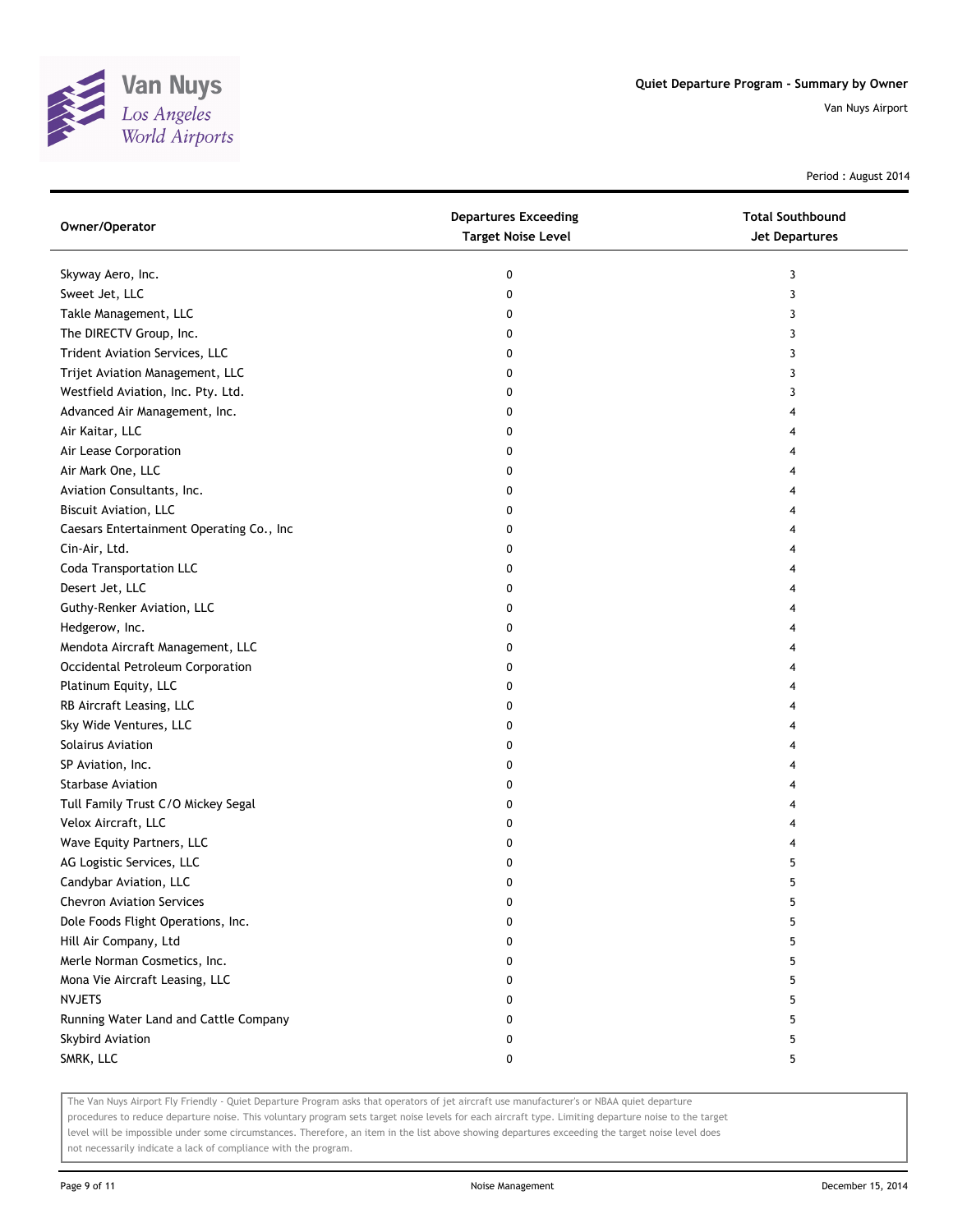

Period : August 2014

| Owner/Operator                        | <b>Departures Exceeding</b><br><b>Target Noise Level</b> | <b>Total Southbound</b><br><b>Jet Departures</b> |
|---------------------------------------|----------------------------------------------------------|--------------------------------------------------|
| Space Exploration Technologies        | 0                                                        | 5                                                |
| VCS Air, LLC                          | 0                                                        | 5                                                |
| <b>Gama Aviation</b>                  | 0                                                        | 6                                                |
| Golden State Air Charter, LLC         | 0                                                        | 6                                                |
| Jet Source Charter, Inc.              | 0                                                        | 6                                                |
| Kingston Aviation, LLC                | 0                                                        | 6                                                |
| Oakmont Corporation                   | 0                                                        | 6                                                |
| Raspberry Consulting, LLC             | 0                                                        | 6                                                |
| <b>STA Jets</b>                       | 0                                                        | 6                                                |
| Swiflite Aircraft Corporation         | 0                                                        | 6                                                |
| Talon Air, Inc.                       | 0                                                        | 6                                                |
| Executive Jet Management, Inc.        | 0                                                        | $\overline{7}$                                   |
| Mannco, LLC                           | 0                                                        | 7                                                |
| <b>MGM Resorts International</b>      | 0                                                        | 7                                                |
| Mid America Jet, Inc.                 | 0                                                        | 7                                                |
| NuStar Logistics, LP                  | 0                                                        | 7                                                |
| Prime Jet, LLC                        | 0                                                        | 7                                                |
| SNNK Partners, LLC                    | 0                                                        | 7                                                |
| West Coast Charters, LLC              | 0                                                        | 7                                                |
| <b>Paramount Citrus Aviation</b>      | 0                                                        | 8                                                |
| Paramount Pictures Corporation        | 0                                                        | 8                                                |
| Pilgrim Enterprises C/O Castle & Cook | 0                                                        | 8                                                |
| Teknon, LLC                           | 0                                                        | 8                                                |
| <b>Tutor-Saliba Corporation</b>       | 0                                                        | 8                                                |
| Ultra-Lux Jets, Inc.                  | 0                                                        | 8                                                |
| Golden State Jet, LLC                 | 0                                                        | 9                                                |
| Latitude 33 Aviation LLC              | 0                                                        | 9                                                |
| Sands Aviation, LLC                   | 0                                                        | 9                                                |
| Cinco Air Charter, LLC                | 0                                                        | 10                                               |
| Current Aviation Group, Inc.          | 0                                                        | 10                                               |
| ExcelAire Service, Inc.               | 0                                                        | $10$                                             |
| Airbar, LLC                           | 0                                                        | 11                                               |
| FltPlan.com                           | 0                                                        | 14                                               |
| Pegasus Elite Aviation                | 0                                                        | 16                                               |
| Silver Air                            | 0                                                        | 17                                               |
| <b>AVJET Corporation</b>              | 0                                                        | 18                                               |
| Travel Management Company, Ltd        | 0                                                        | 20                                               |
| Flexjet                               | 0                                                        | 21                                               |
| Worldwide Jet Charter, LLC            | 0                                                        | 22                                               |
| <b>Flight Options</b>                 | 0                                                        | 24                                               |
| SunQuest Executive Air Charter, Inc.  | 0                                                        | 27                                               |

The Van Nuys Airport Fly Friendly - Quiet Departure Program asks that operators of jet aircraft use manufacturer's or NBAA quiet departure